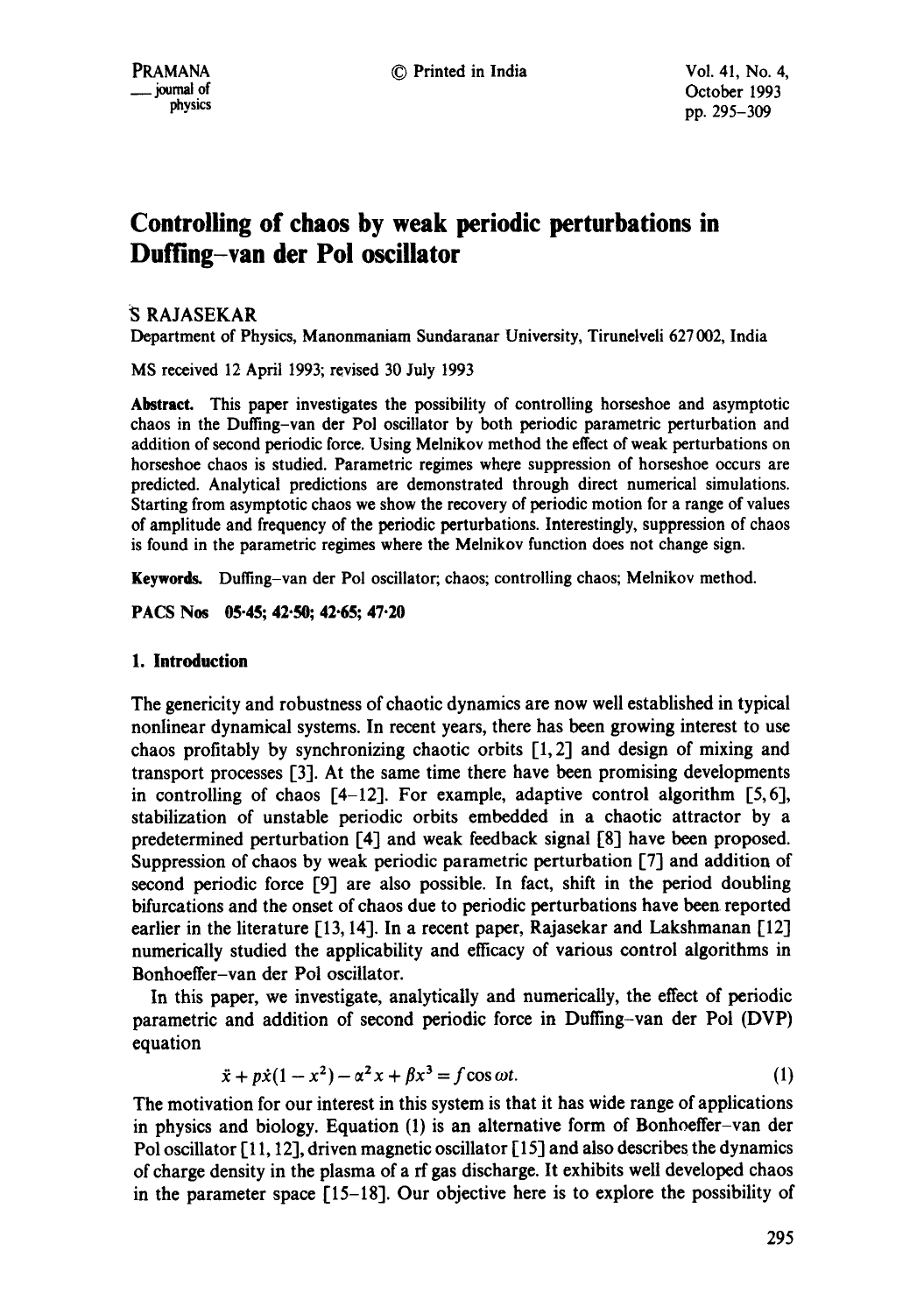controlling the horseshoe dynamics and asymptotic chaos using both analytical and numerical techniques. Horseshoe is the occurrence of transverse intersections of stable and unstable manifolds of saddle fixed point in the Poincaré map and is a global phenomenon [19, 20]. The appearance of which can be predicted analytically using the Melnikov technique [19]. It is well-known that the existence of horseshoe does not imply that the typical trajectories will be asymptotically chaotic. The asymptotically chaotic motion is characterized by positive maximal Lyapunov exponent. In our present analysis we use the Melnikov method to study the influence of periodic perturbations on horseshoe dynamics. Lyapunov exponents and Poincar6 map are used to detect the suppression of chaos.

Firstly we investigate the effect of parametric perturbation  $\beta nx^3 \cos \Omega t$  added in (1). The unperturbed part of the system (1) ( $p = f = \eta = 0$ ) possesses two homoclinic orbits which we denote as  $W_+$  and  $W_-$ . For  $\eta = 0$  we fixed the value of other parameters at a specific value so that the system shows both asymptotic chaos and transverse intersections of homoclinic orbits. From the Melnikov analysis we found that suppression of horseshoe is not possible in the  $(\eta, \Omega)$  parameter space. However, we are able to identify the parametric regimes where intersections of stable and unstable branches of either  $W_+$  or  $W_-$  alone occur. On the other hand, suppression of stable chaotic motion is found for range of values of amplitude and frequency of the perturbation. Secondly, we report our analytical and numerical studies on the DVP equation (1) with the second weak periodic force  $\eta \cos \Omega(t + \phi)$  where  $\phi$  is the initial phase shift. The most striking result is that horseshoe chaos is suppressed in various regimes in the  $(\eta, \phi)$  parameter space. These regimes are predicted analytically using the Melnikov method. Analytical prediction is in good agreement with the numerical result. Another key observation is the recovery of periodic behaviour in the parametric intervals where the Melnikov function does not change sign.

The paper is organized as follows. In § 2 chaotic dynamics in DVP equation for a specific parametric choice is briefly reviewed. Then the effect of parametric perturbation on horseshoe dynamics is analysed using the Melnikov method. The analytical prediction is demonstrated through direct numerical simulations. Controlling of asymptotic chaos is also studied. Section 3 is devoted to the detailed study of DVP oscillator driven by second periodic force. Threshold curves in the  $(n, \phi)$  space for the suppression of horseshoe is obtained. The analytical prediction is compared with the numerical results. Further, numerical simulations are performed to study the controlling of asymptotic chaos through maximal Lyapunov exponent. Finally, § 4 contains summary and conclusion.

## **2. Parametrically driven Duffing-van der Pol oscillator**

#### 2.1 *Preliminaries and calculation of Melnikov function*

We consider the DVP equation with a periodic parametric perturbation of the cubic term

$$
\dot{x} = y,\tag{2a}
$$

$$
\dot{y} = \alpha^2 x - \beta x^3 (1 + \varepsilon \eta \cos \Omega t) - \varepsilon [p(1 - x^2)y - f \cos \omega t],
$$
 (2b)

where  $\eta$  is the amplitude and  $\Omega$  the frequency of the periodic perturbation. Because the Melnikov method is based on the perturbation theory we have introduced a small parameter  $\varepsilon$  into the equations of motion.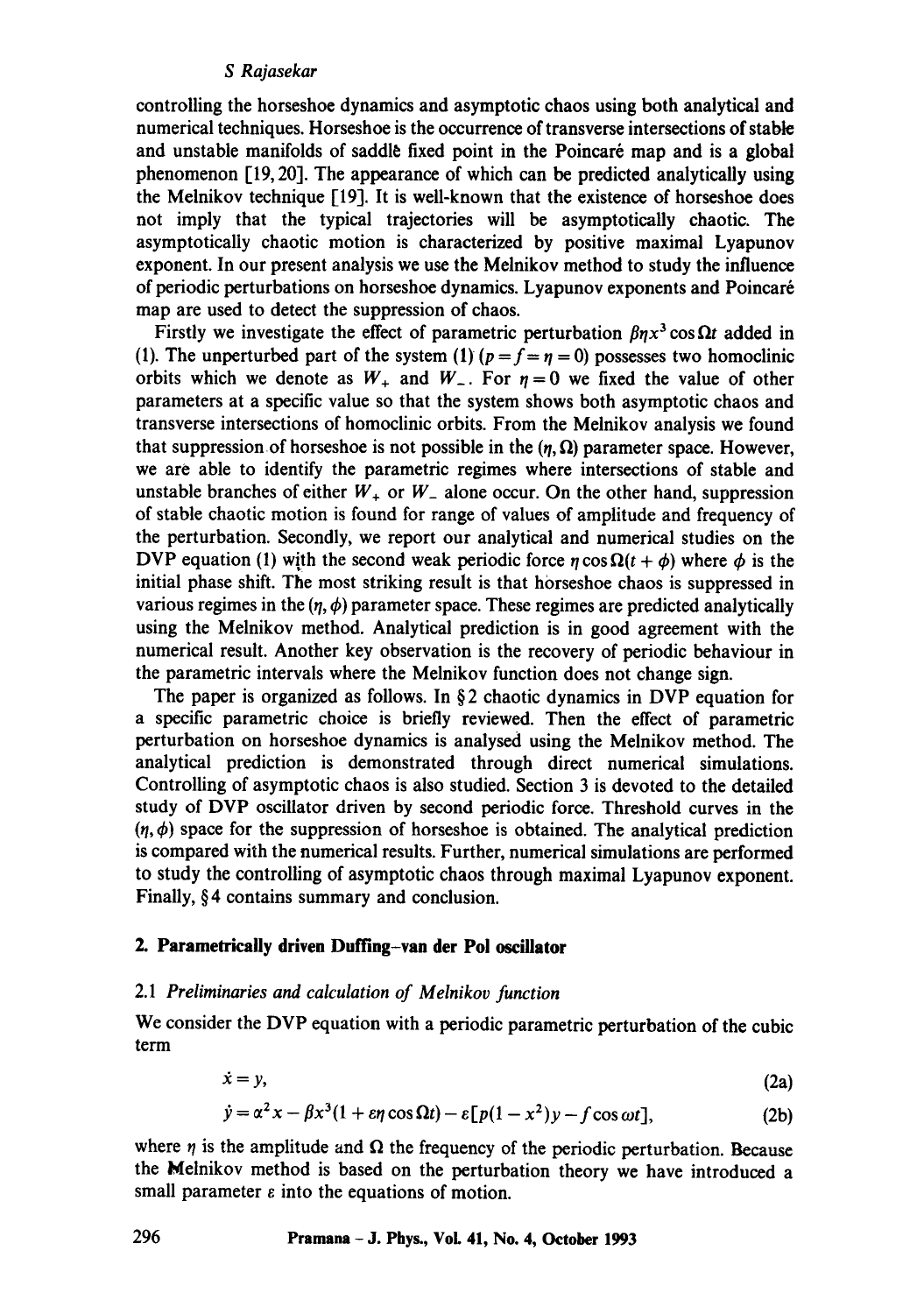The unperturbed system of (2)( $\varepsilon = 0$ ) has a saddle fixed point  $(x^*, y^*) = (0, 0)$  and two centre type fixed points ( $\pm \alpha/\sqrt{\beta}$ , 0). The two homoclinic orbits which connects saddle to itself are given by

$$
W_{\pm}(x_h(\tau), y_h(\tau)) = (\pm \alpha \sqrt{2/\beta} \operatorname{sech} \alpha \tau, \mp \alpha^2 \sqrt{2/\beta} \operatorname{sech} \alpha \tau \tanh \alpha \tau), \ \tau = t - t_0.
$$
\n(3)

For  $\varepsilon = 0$ , the stable and unstable branches of homoclinic orbits join smoothly. When the dissipative perturbation is included the stable manifold  $W^s$  and the unstable manifold W<sup>"</sup> do not join. However, above certain critical amplitude of the external periodic force, transverse intersections of  $W^s$  and  $W^u$  occur. The presence of such intersections implies that the Poincaré map has the so-called horseshoe chaos [19, 20]. Even though the orbits created by the horseshoe mechanism are unstable they can exert a dramatic influence on the behaviour of orbits which pass close to the point of intersection. These orbits will display an extremely sensitive dependence on initial conditions and exhibit a chaotic transient before settling to a periodic or strange attractors. The appearance of transverse intersections of homoclinic orbits can be predicted analytically by the Melnikov technique. For a system of the form

$$
dX/dt = h_0(X) + \varepsilon h_1(X, t, \varepsilon), \tag{4}
$$

where  $X = (x, y)$ ,  $h_0 = (f_0, g_0)$  and  $h_1 = (f_1, g_1)$  the expression for the Melnikov function is given by  $[19, 20]$ 

$$
M(t_0) = \int_{-\infty}^{\infty} h_0(X_h(\tau)) \wedge h_1(X_h(\tau), t) \exp\bigg[-\int_0^{\tau} \text{trace}[D_X(h_0(X_h(s)))] \,ds\bigg] \,d\tau. \tag{5}
$$

Here  $X_h$  represents homoclinic orbit,  $h_0 \wedge h_1 = f_0 g_1 - f_1 g_0$  and  $D_x$  denotes the partial derivative with respect to X.

For the DVP equation (2) the Melnikov function is

$$
M(t_0) = \int_{-\infty}^{\infty} y_h \left[ - p y_h (1 - x_h^2) - \beta \eta x_h^3 \cos \Omega (\tau + t_0) + f \cos \omega (\tau + t_0) \right] d\tau.
$$
\n(6)

Evaluating the integral using (3) we obtain

$$
M(t_0) = \pm Af \sin \omega t_0 - B\eta \sin \Omega t_0 - C,\tag{7a}
$$

where

$$
A = \sqrt{2/\beta} \pi \omega \operatorname{sech}(\pi \omega/(2\alpha)),
$$
  
\n
$$
B = (\pi/(6\beta))\Omega^2 (4\alpha^2 + \Omega^2) \operatorname{cosech}(\pi \Omega/(2\alpha)),
$$
  
\n
$$
C = 4p\alpha^3 (5\beta - 4\alpha^2)/(15\beta^2).
$$
\n(7b)

Before we go on to study the effect of parametric perturbation we briefly show the occurrence of chaotic dynamics for  $\eta = 0$ . For  $\eta = 0$ , the condition for transverse intersection of  $W^s$  and  $W^u$  is that  $M(t_0)$  changes sign at some  $t_0$  which occurs, from (7), for

$$
|f| \geq f_M = 2\sqrt{2}p\alpha^3(5\beta - 4\alpha^2)\cosh(\pi\omega/(2\alpha))/(15\beta^{3/2}\pi\omega). \tag{8}
$$

Pramana - J. Phys., Vol. 41, No. 4, Octolmr 1993 297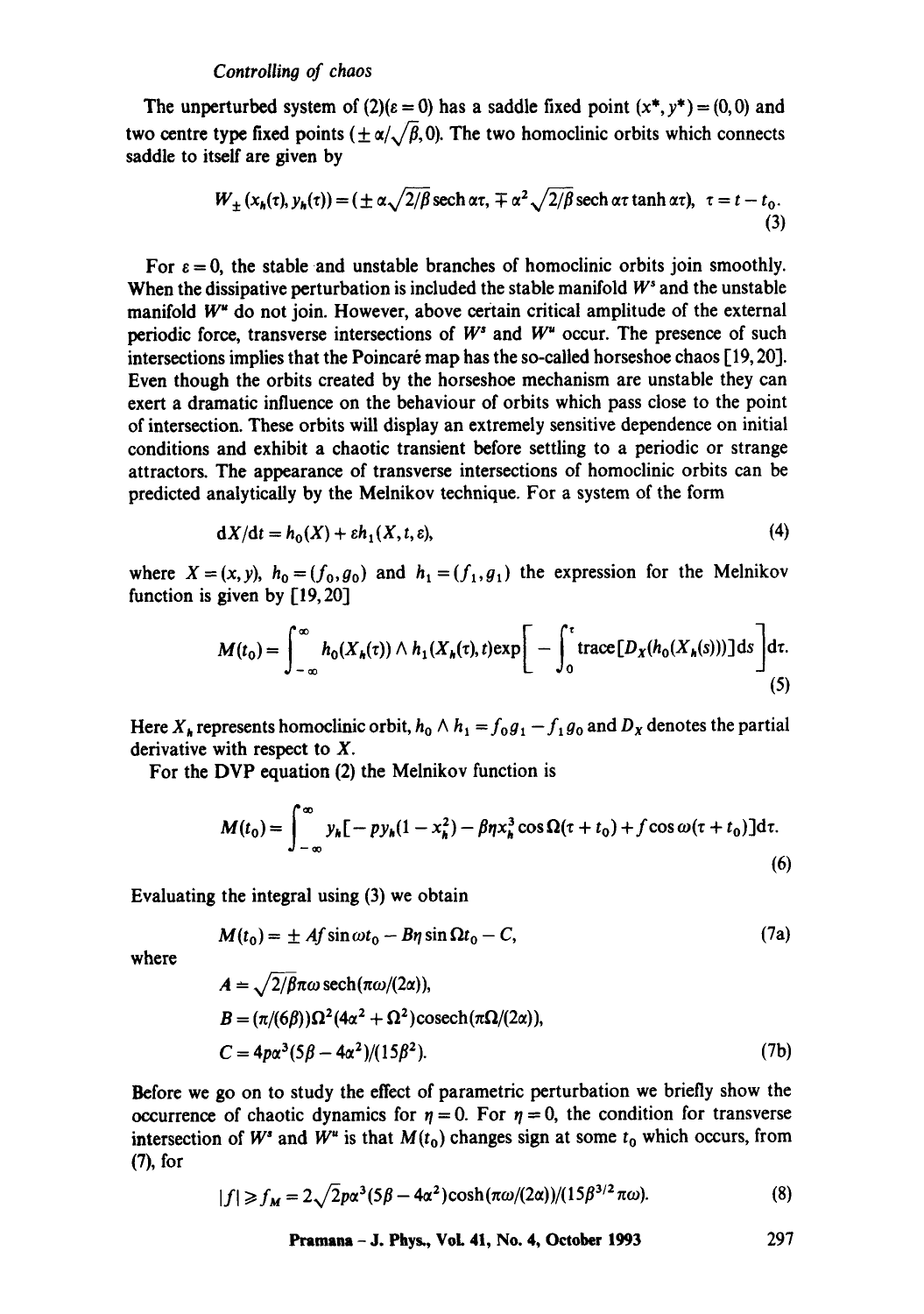**Equation (8) is the necessary condition for the occurrence of horseshoe. The sufficient**  condition requires the existence of simple zeros of  $M(t_0)$ . For our further analysis we fix  $\alpha = 1$ ,  $\beta = 5$  and  $p = 0.4$ . For  $\omega = 1$  the Melnikov analytical threshold value  $f_M$  is 0.1132. Figure 1 shows the numerically computed W<sup>s</sup> and W<sup>u</sup> of the saddle in the Poincaré map for  $f = 0.08$  and  $f = 0.125$ . The unstable manifolds are obtained **by integrating eq. (2) in the forward time for a set of 200 initial conditions chosen around the perturbed saddle point. The stable mainfolds are obtained by integrating**  the equations of motion in reverse time. For  $f = 0.08$  the two orbits are separated for which the Melnikov function is always negative. For  $f = 0.125$  from figure 1b we can clearly notice transverse intersections of orbits at four places. For  $f < 0.125$ **asymptotically periodic motion is observed. Onset of chaotic motion is observed at**   $f = 0.125$ . For clarity, the chaotic orbit in the  $x - y$  plane and the strange attractor





**Figure 1. Numerically computed stable and unstable manifolds of saddle fixed point for**  $\alpha^2 = 1$ **,**  $\beta = 5$ **,**  $\omega = 1$ **,**  $\eta = 0$  **and (a)**  $f = 0.08$  and (b)  $f = 0.125$ .

**298 Pranm~- J. Phys., Vdl. 41, Ne. 4, Octeber 1993**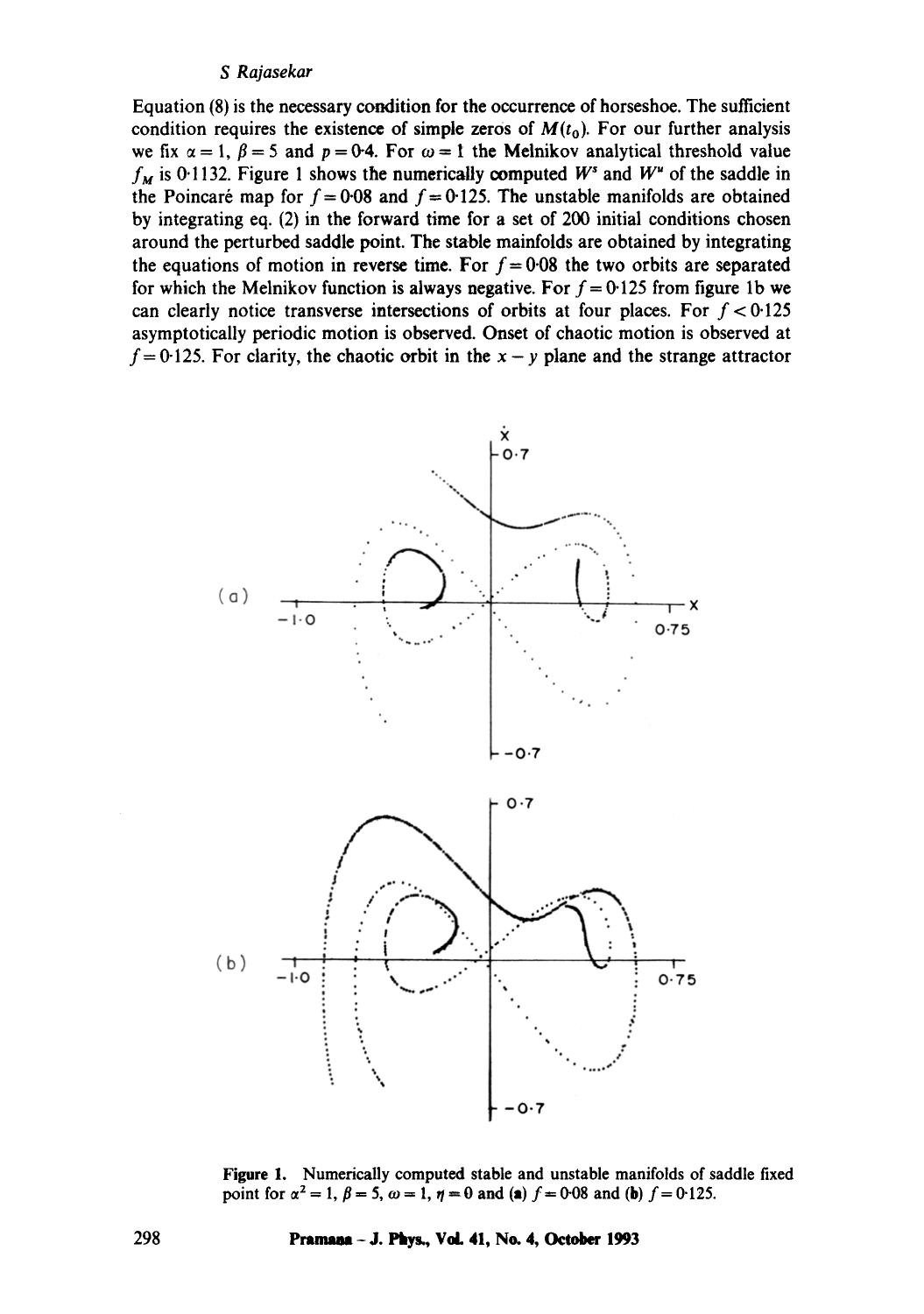in the Poincare map are given in figure 2. We also study the effect of periodic perturbations on horseshoe dynamics and chaotic motion observed for  $f = 0.125$ .

## 2.2 *Effect of weak parametric perturbation on homoclinic bifurcation*

For  $\eta \neq 0$  the necessary condition for  $M(t_0)$  to change sign is

$$
\eta^{\pm} \leqslant \eta_M = \frac{6\beta(\pm Af - C)\sinh(\pi\Omega/2\alpha)}{\pi\Omega^2(4\alpha^2 + \Omega^2)},\tag{9a}
$$

or

$$
\eta^{\pm} \ge \eta_M = \frac{6\beta(\pm Af + C)\sinh(\pi\Omega/2\alpha)}{\pi\Omega^2(4\alpha^2 + \Omega^2)},\tag{9b}
$$



**Figure 2.** (a) Phase portrait and (b) Poincaré map of the chaotic attractor for  $f=0.125$ .



**Figure 3.** Melnikov threshold curves for horseshoe chaos in  $(\eta, \Omega)$  plane.

**Pramana** -J. Phys., VoL 41, No. 4, October 1993 299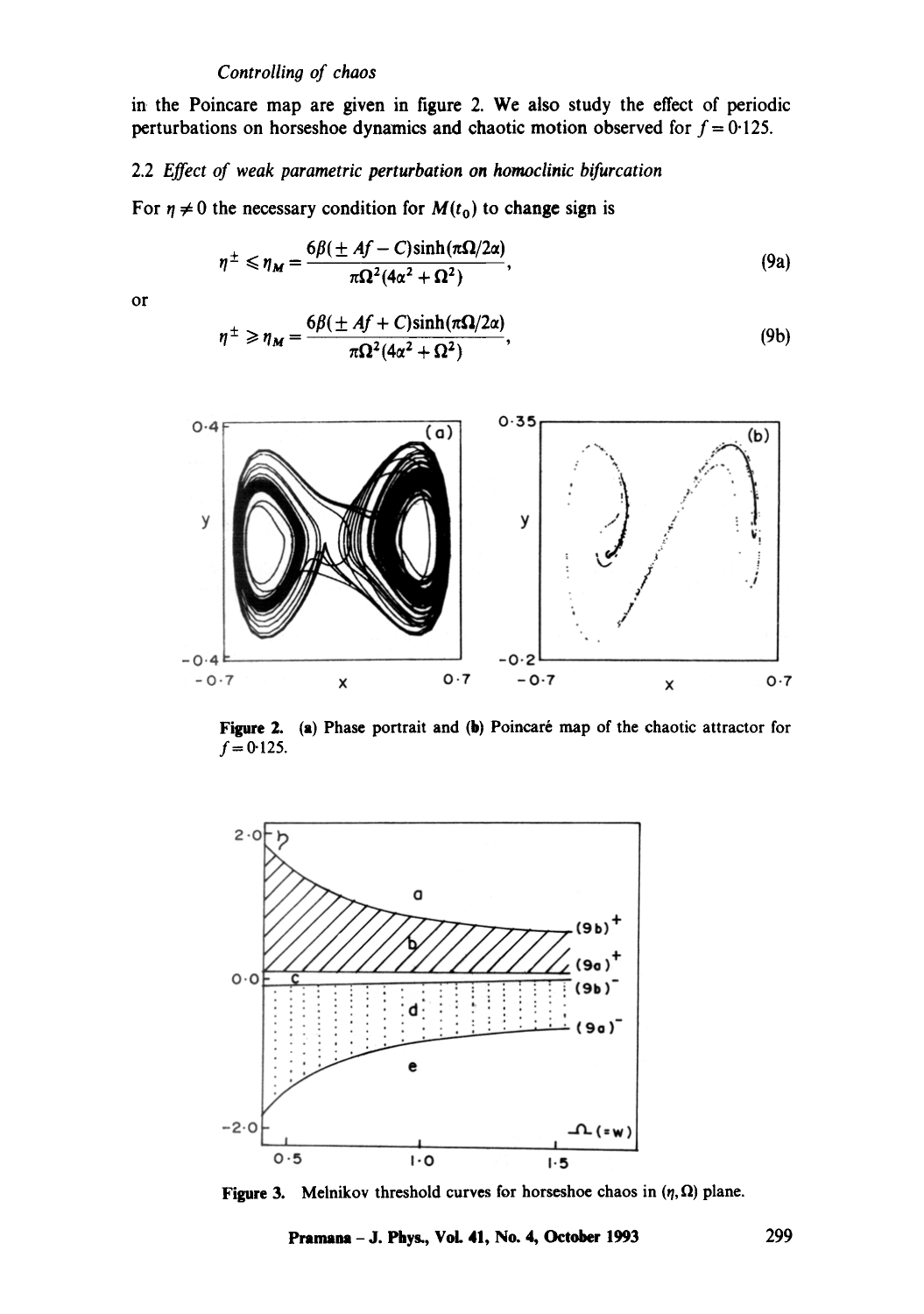where the superscripts '+' and '-' refer to the homoclinic orbits  $W_+$  and  $W_$ respectively. In general, for arbitrary values of  $\omega$  and  $\Omega$ , the above condition is not sufficient to ensure the existence of simple zeros of  $M(t_0)$  in (7). However, the condition (9) is sufficient if the frequency  $\Omega$  is in resonance with  $\omega$ , that is,  $p\Omega = q\omega$  where p and q are some positive integers. Figure 3 shows the threshold value of  $\eta(\Omega)$  for  $\Omega = \omega$ . In the  $(\eta, \Omega)$  parameter space tranverse intersections of  $W^*_{+}$  and  $W^*_{+}$  occur below the curve  $(9a)^+$  and above the curve  $(9b)^+$ . While one can expect transverse intersections of  $W^s$  and  $W^u$  above the curve (9b)<sup>-</sup> and below the curve (9a)<sup>-</sup>. Thus, horseshoe chaos occur in the entire  $(\eta, \Omega)$  parameter space. However, in the shaded (dotted) region intersections of stable and unstable branches of  $W_+(W_-)$  do not occur. We have verified the above analytical predictions by direct numerical simulations of the DVP equation (2). As an example, figure 4 shows the part of the stable and unstable orbits of saddle in the Poincaré map for  $\Omega = 1$  and for four values of  $\eta$ chosen in the regions,  $a, b, c$  and  $d$ . Transverse intersections of stable and unstable branches of both the homoclinic orbits  $W_+$  and  $W_-$  can be clearly seen in figure 4a for  $\eta = 0.85$  which falls in the region a. In figure 4b we see the intersections of W\_ orbits alone at one place for  $\eta = 0.3$  (region b). While for  $\eta = -0.01$  (region c) intersections of both the homoclinic orbits has been found. This is shown in figure 4c. For  $\eta = -0.25$  (figure 4d), which correspond to the region d, branches of  $W_+$ orbit alone found to intersect. These numerical results agree well with the theoretical predictions.

For  $\Omega \neq \omega$  the appearance of horseshoe can be studied numerically measuring the time  $\tau_M$  elapsed between two successive transverse intersections,  $\tau_M$ , the first simple zero of  $M(t_0)$ , can be determined from (7). In figure 5 we have plotted  $1/\tau_M$  as a function of  $\Omega$  for  $\eta = 0.02$ . Curve a corresponds to positive sign while curve b corresponds to negative sign in (7). Horseshoe chaos occur in the region where  $1/\tau_M > 0$ . Lower the  $1/\tau_M$ , higher is the number of iterates of Poincare map needed to guarantee a horseshoe. When  $\Omega$  increases new intersection times suddenly appear which are responsible for the observed jumps of the function  $1/\tau_M$  in figure 5. Further, we note that for  $\Omega$  less than certain critical value the  $1/\tau_M$  depicted by the curve a becomes zero, which indicates that in this  $\Omega$  interval intersection of orbits of  $W_+$ does not occur.

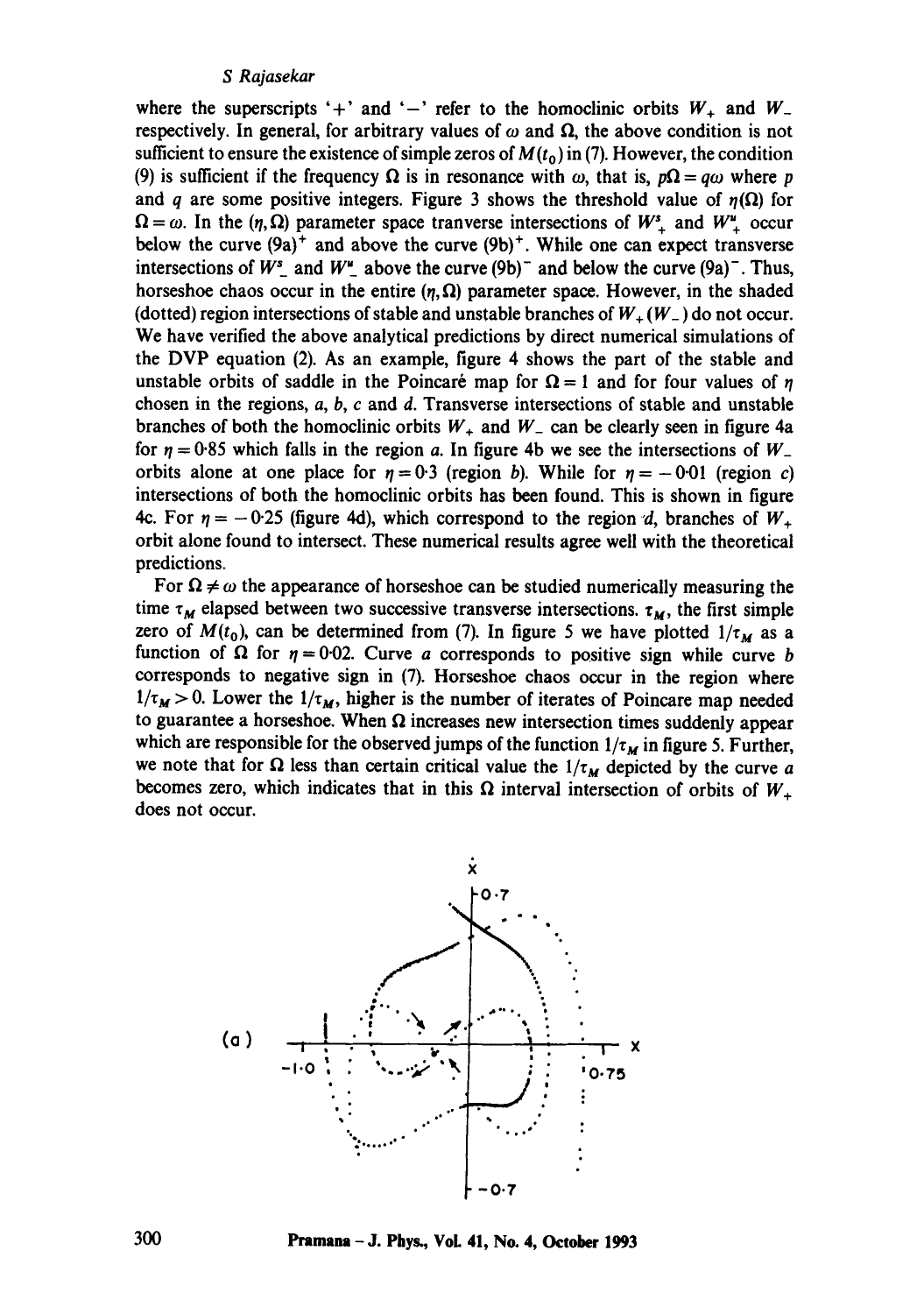

Figure 4. Parts of the stable and unstable manifolds of the saddle fixed point in the Poincaré map of (2) for (a)  $\eta = 0.85$ , (b)  $\eta = 0.3$ , (c)  $\eta = -0.01$  and (d)  $\eta = -0.25$ .

**Pramana - J. Phys., VoL 41, No. 4, October 1993 301**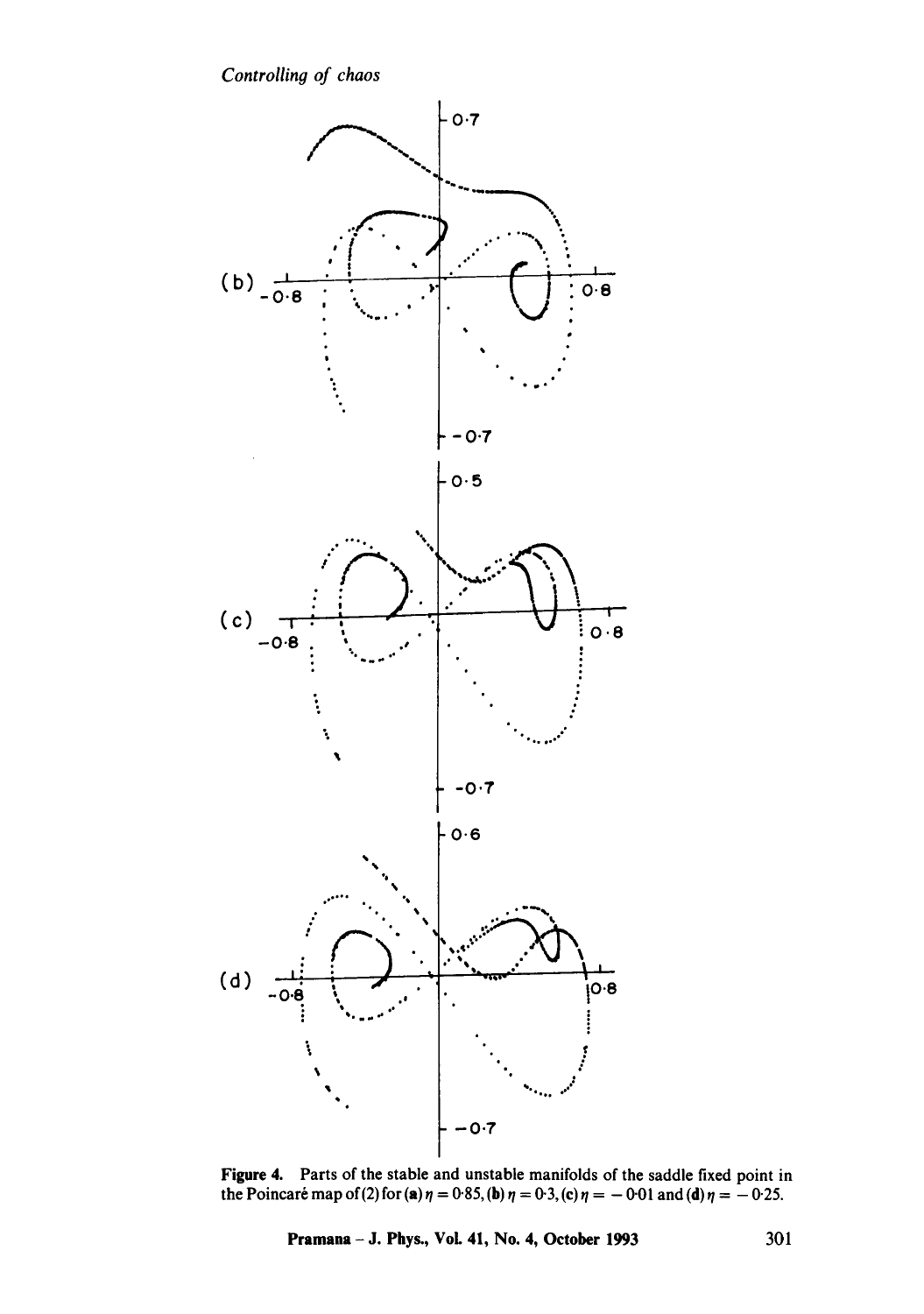

**Figure 5.** Variation of  $1/\tau_M$  versus  $\Omega$  for  $\eta = 0.02$ . Curve a is for positive sign and curve  $b$  is for negative sign in equation  $(7)$ .

## 2.3 *Controlling of asymptotic chaos*

In this subsection, starting from a chaotic region (figure 2) we explore the possibility of suppression of chaos for a range of values of  $\eta$  and  $\Omega$ . A full-fledged phase diagram would be very valuable; however, with the limited computing facilities available we have investigated the dynamics in a restricted region, namely, (i)  $\Omega$  fixed and  $\eta$  varying with increment  $\Delta \eta = 0.005$ , (ii)  $\eta$  fixed and  $\Omega$  varying with  $\Delta \Omega = 0.01$ .

We confine our analysis in the parameter regime  $\eta \in (0, 0.2)$  and  $\Omega \in (0, 3)$  only. For  $\Omega = 0.5$  chaotic behaviour persists for  $\eta \le 0.13$  and period-2T(T=  $2\pi/\omega$ ) motion is observed for  $\eta \ge 0.135$ . For  $\Omega = 1$  and 2 periodic motion with period-T occurs for  $\eta \geqslant 0.005$ . Regular motion is recovered for  $\Omega$  values near the resonance value to  $\omega$ . For example, when  $\Omega = 1.1$  period  $- 10T$  orbit is found for  $\eta$  values in the interval  $(0.055, 0.065)$ ,  $(0.085, 0.105)$  and  $(0.115, 0.2)$ . Similarly, for fixed  $\eta$  values the nature of orbits for different  $\Omega$  has been investigated. For small values of  $\eta$  regular motion is observed for very narrow regimes of  $\Omega$  values. For  $\eta = 0.05$  periodic motion is found only at  $\Omega = 1.0(p-1)$ ,  $2(p-1)$  and  $3(p-4)$  and for  $n=0.1$  suppression of chaotic behaviour is observed at  $\Omega = 1(p-1)$ , 1.1(p-10) and 2(p-1). However, the width of the regular regime increases with increase in  $\eta$ . For example, for  $\eta = 0.18$  periodic motion is recovered at  $\Omega = 0.5(p-2)$ ,  $0.8(p-5)$ ,  $1.0(p-1)$ ,  $1.6(p-5)$ ,  $1.7(p-10)$ , 1-8(p - 5),  $2.0(p-1)$ ,  $2.2(p-10)$ ,  $2.4(p-5)$ ,  $2.5(p-5)$ ,  $2.8(p-5)$  and  $3(p-1)$ .

## **3. Effect of second periodic force**

Ó

One can also control the dynamics of a system by the addition of an external weak periodic force in the chaotic state. The DVP equation with second periodic force can be written as

$$
\dot{\mathbf{x}} = \mathbf{y},\tag{10a}
$$

$$
\dot{y} = \alpha^2 x - \beta x^3 - \varepsilon [p(1 - x^2)y - f \cos \omega t - \eta \cos \Omega (t + \phi)], \qquad (10b)
$$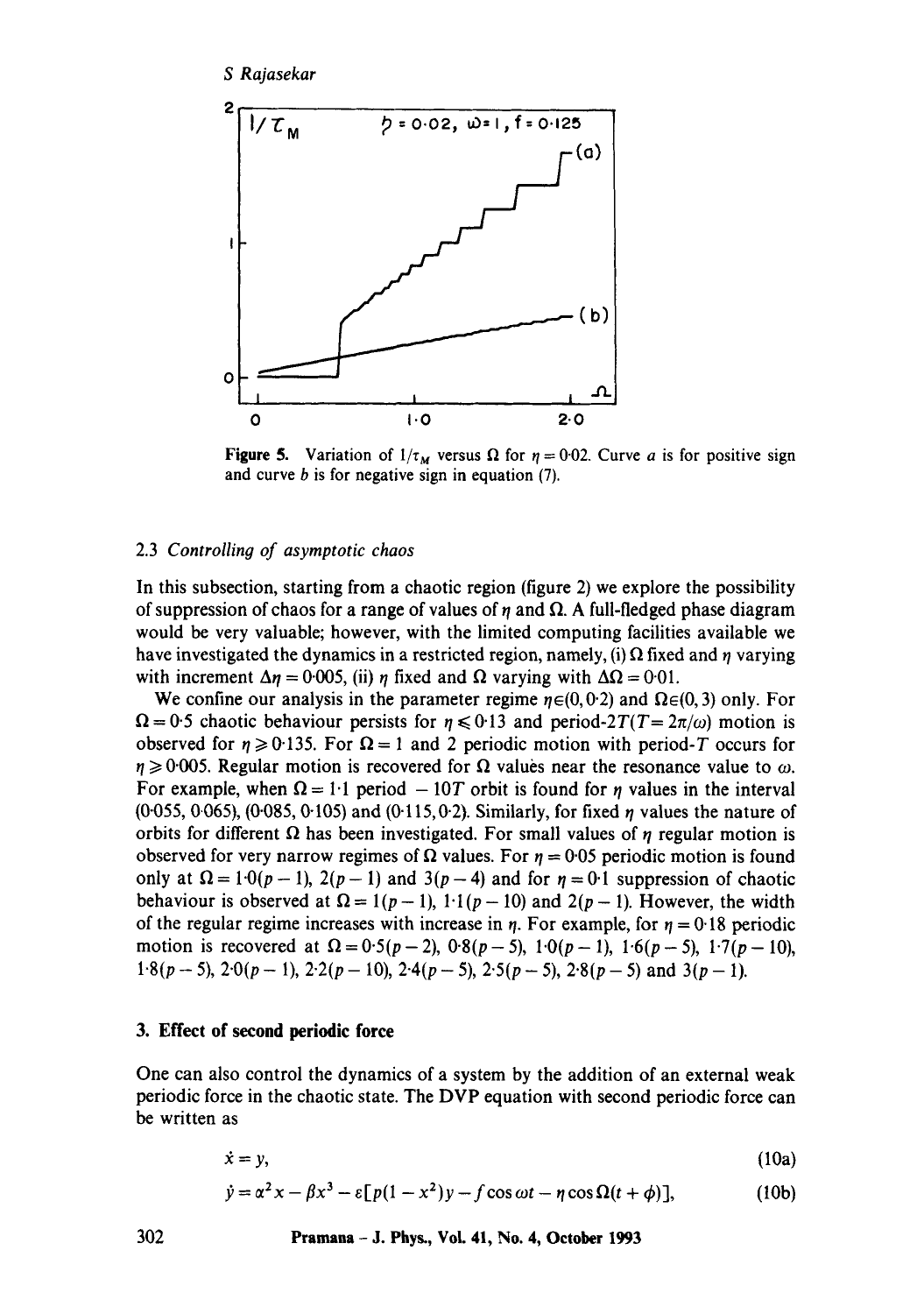where  $\phi$  is the phase shift. Here again we investigate controlling of chaotic dynamics using both Melnikov method and numerical techniques.

#### *3.1 Suppression of horseshoe chaos*

For system (10) the Melnikov function works out to be

$$
M(t_0) = \pm Af \sin \omega t_0 \pm B\eta \sin \Omega (t_0 + \phi) - C,\tag{11a}
$$

where

$$
A = \sqrt{2/\beta} \pi \omega \operatorname{sech}(\pi \omega/2\alpha), \quad B = \sqrt{2/\beta} \pi \Omega \operatorname{sech}(\pi \Omega/2\alpha),
$$
  
\n
$$
C = 4p\alpha^3 (5\beta - 4\alpha^2)/(15\beta^2).
$$
\n(11b)

First, we consider the case where the phase shift  $\phi$  is zero. Now  $M(t_0)$  becomes

$$
M(t_0) = \pm Af \sin \omega t_0 + B\eta \sin \Omega t_0 - C. \qquad (12)
$$

Since the choice  $\Omega = \omega$  is trivial we study the existence of horseshoe for  $\Omega \neq \omega$ . As mentioned earlier, we cannot write the Melnikov condition similar to (9) for arbitrary values of  $\omega$  and  $\Omega$ . So, we estimate the first intersection time  $\tau_M$  and identify the parametric regime where  $1/\tau_M \approx 0$ . Figure 6 shows the plot of  $1/\tau_M$  against  $\Omega$  for  $\eta = -0.2$ ,  $\omega = 1$  and  $f = 0.125$ . Curve a represents the inverse of first intersection time of stable and unstable branches of the homoclinic orbit  $W_+$ . Curve b corresponds to the orbit W<sub>-</sub>.  $1/\tau_M$  is nonzero for the whole interval of  $\Omega$  except at  $\Omega = 1$ . At  $\Omega = 1$ ,  $1/\tau_M$  is zero. This implies that horseshoe does not occur at  $\Omega = 1$ .

Now we describe what happens when  $\phi$  is not zero. For  $\phi > 0$  and  $\omega = \Omega$  (which gives  $A = B$ ) the Melnikov function is given by

$$
M(t_0) = \pm (Af + A\eta \cos \omega \phi) \sin \omega t_0 \pm A\eta \sin \Omega \phi \cos \omega t_0 - C. \tag{13}
$$

From the above equation, the condition for  $M(t_0)$  to change sign is

$$
\eta^2 + 2\eta \cos \Omega \phi + (f^2 - C^2/A^2) \ge 0. \tag{14}
$$



**Figure 6.**  $1/\tau_M$  versus  $\Omega$  for  $\eta = -0.2$ . Curve a corresponds to positive sign while curve b corresponds to negative sign in equation (12).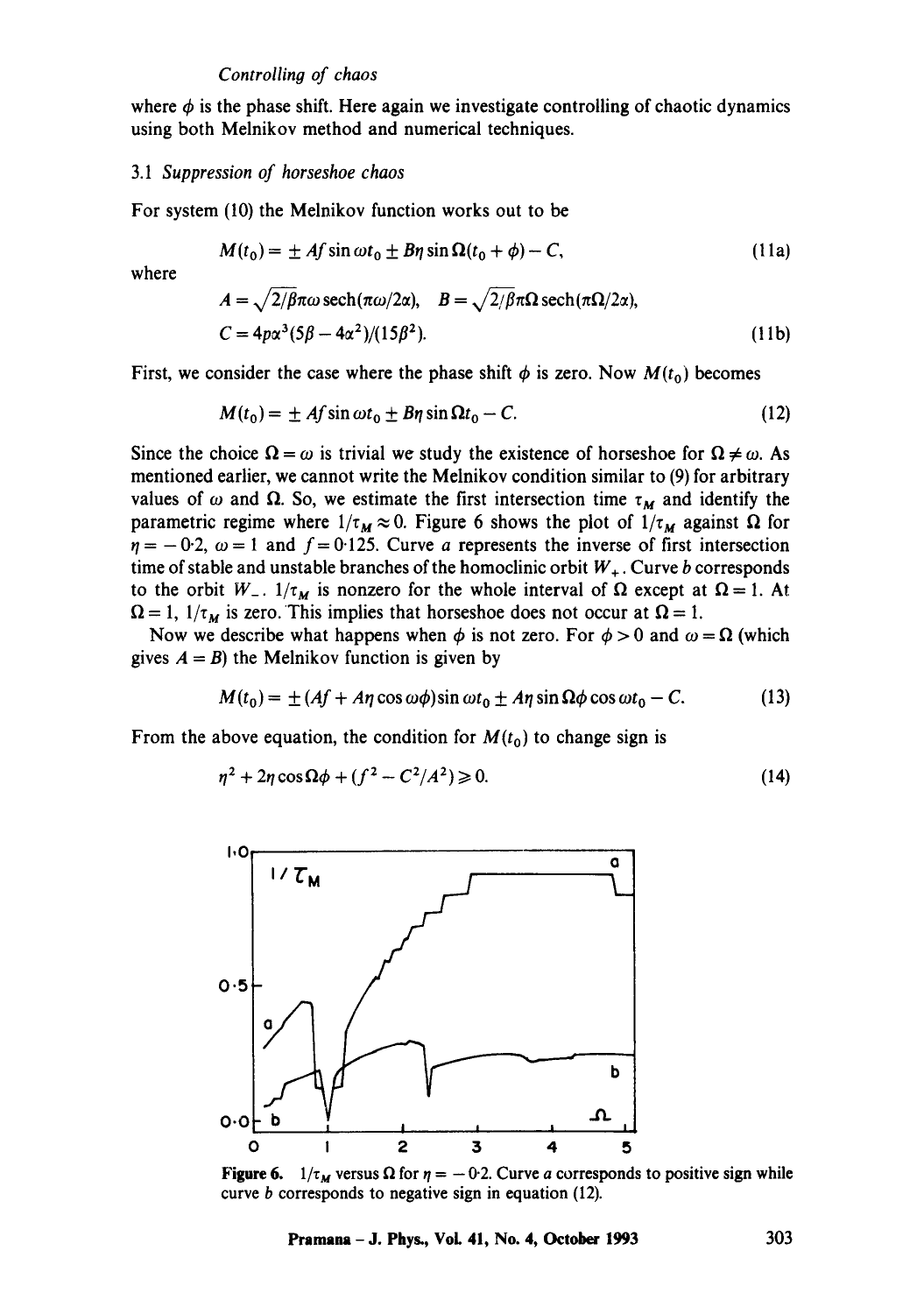When the equality is satisfied we have

$$
\eta = -\cos\Omega\phi \pm [f^2\cos^2\Omega\phi + (C^2/A^2 - f^2)]^{1/2}.
$$
 (15)<sup>±</sup>

From (14) and (15) we note that  $M(t_0)$  changes sign, that is, the transverse intersection of homoclinic orbits, occur above and below the curves given by equations (15)<sup>+</sup> and (15)<sup>-</sup> respectively. These curves are shown in figure 7 for  $\Omega = 1$ . In the parametric regions a, b and c enclosed by the curves,  $M(t_0)$  does not change sign and hence transverse intersections of homoclinic orbits do not occur. This is exactly what we observed numerically. As an example, figure 8 shows the numerical simulations for three  $\eta$  values. We fixed the value of  $\phi$  at 1.0. For this choice from (14) we note that  $M(t_0)$  changes sign and transverses intersections of homoclinic orbits occur for  $\eta > -0.026$  and  $\eta < -0.11$ . This is shown in figures 8a and 8c for  $r = -0.02$  and  $-0.13$  respectively. Further, one can expect suppression of transverse intersections of orbits for  $\eta \in (-0.11, -0.026)$ . This is depicted in figure 8b for  $n = -0.05$  where both the orbits are well separated. Thus, suppression of horseshoe can be achieved for a range of values of  $\eta$ ,  $\Omega$  and  $\phi$ .

## 3.2 Controlling of asymptotic chaos

Now we show the suppression of chaotic motion depicted in figure 2 by second periodic force. We have carried out analysis for  $\Omega$  fixed and  $\eta$  varying with  $\Delta \eta = 0.005$ . Table 1 summarizes the behaviour of the system as a function of the parameter  $\eta$ for five fixed values of  $\Omega$  with  $\phi = 0$ . From this table we note that regular motion can be recovered for wide range of values of  $\eta$  and  $\Omega$ . Here the suppression of chaos is by niode-locking.

Next, we consider the case  $\phi > 0$ . We have pointed out earlier that the Melnikov function  $M(t_0)$  does not change sign and consequently no horseshoe dynamics occur in the regions  $a$ ,  $b$  and  $c$  of figure 7. The striking result is that suppression of stable



**Figure 7.** Graph of  $(15)^{\pm}$ . Horseshoe does not occur in the regions a, b and c enclosed by the curves. Continuous and dashed curves represent the solution of equation  $(15)^+$  and equation  $(15)^-$  respectively.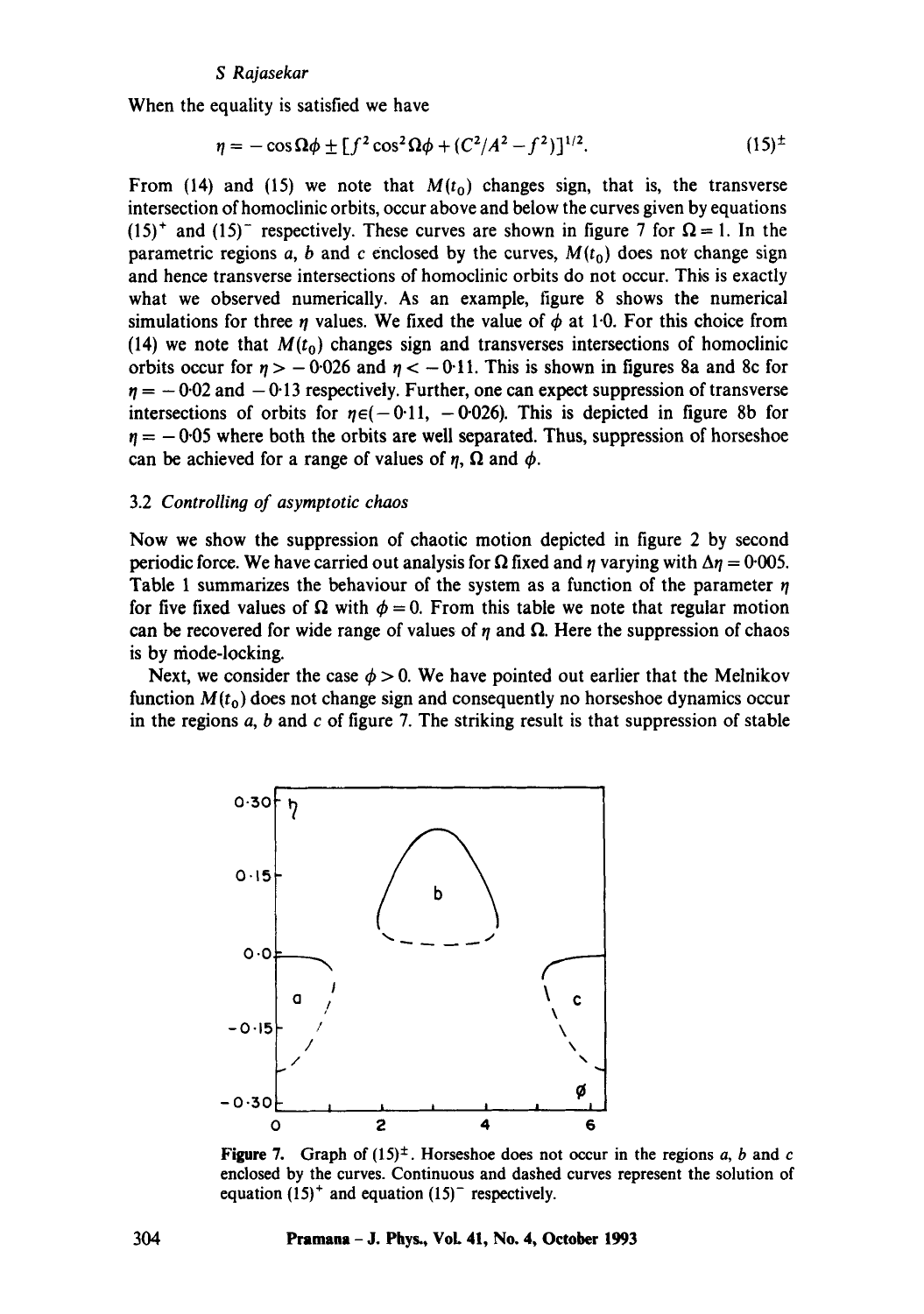

Figure 8. Numerically computed part of perturbed homoclinic orbits for (a)  $= -0.02$ , (b)  $\eta = -0.05$  and (c)  $\eta = -0.13$ . The other parameters in equation (10) are fixed at  $\alpha^2 = 1$ ,  $\beta = 5$ ,  $\omega = 1$ ,  $f = 0.125$ ,  $\Omega = 1$  and  $\phi = 1$ .

**Pramana - J. Phys., Vol. 41, No. 4, October 1993 305**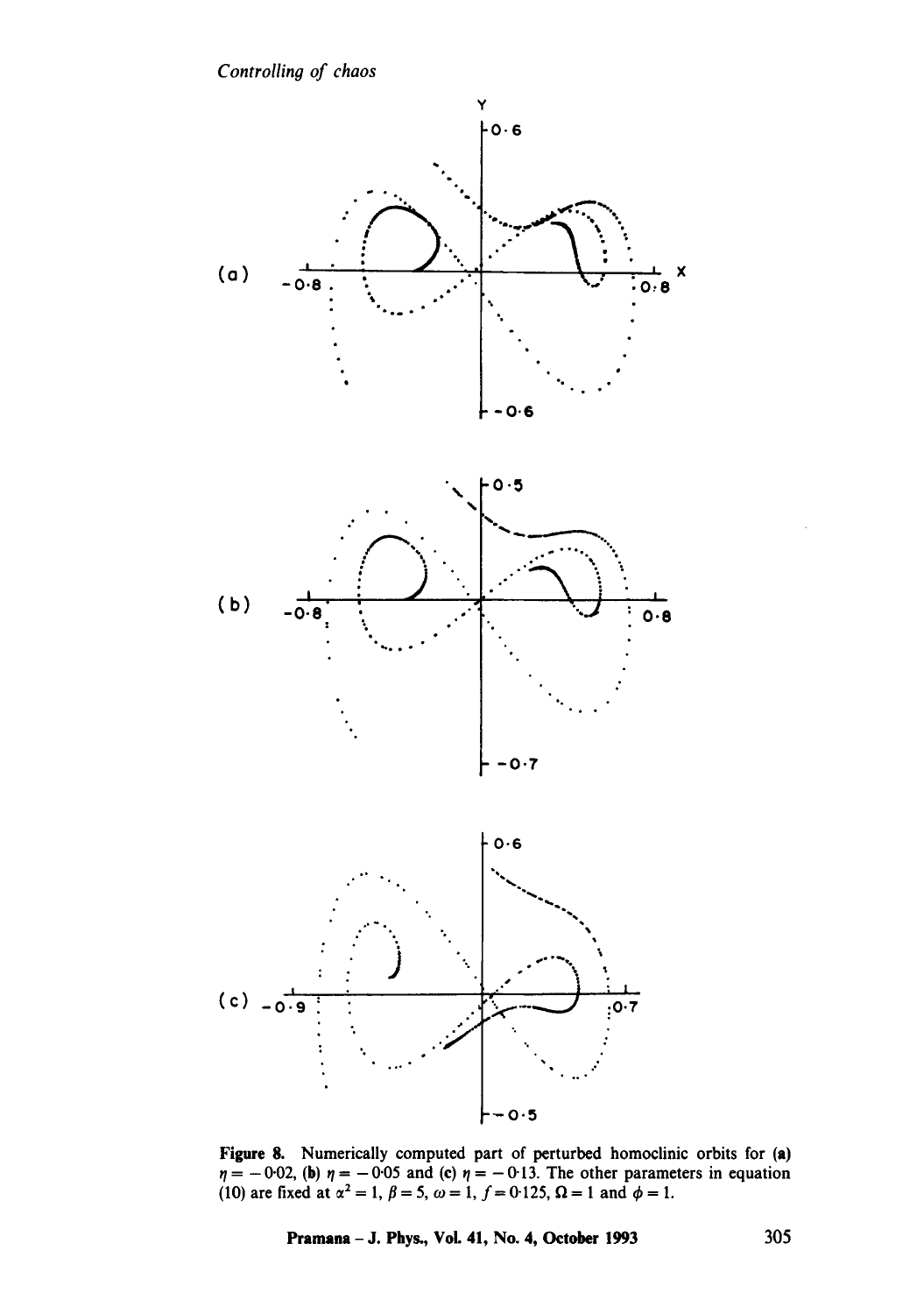Table I. Dynamical behaviour of the DVP equation in the presence of second periodic force for five fixed values of  $\Omega$  as a function of  $\eta$ .

| Ω       | η               | behaviour |
|---------|-----------------|-----------|
| 0.5     | $0 - 0.045$     | chaos     |
|         | 0.05            | period-6  |
|         | $0.055 - 0.2$   | period-2  |
| 1.0     | $0 - 0.135$     | chaos     |
|         | $0.14 - 0.2$    | period-1  |
| $1-4$   | $0 - 0.045$     | chaos     |
|         | 0-05 — 0-18     | period-5  |
|         | $0.185 - 0.2$   | chaos     |
| 1.5     | $0 - 0.08$      | chaos     |
|         | $0.085 - 0.175$ | period-5  |
|         | $0.18 - 0.19$   | period-8  |
| $2 - 0$ | 0               | chaos     |
|         | $0.005 - 0.165$ | period-1  |
|         | $0.17 - 0.2$    | chaos     |



**Figure 9.** Estimated maximal Lyapunov exponent versus the parameter  $\eta$  for (a)  $\phi = 1$  and (b)  $\phi = 2.2$ .  $\eta_+$  and  $\eta_-$  are the Melnikov threshold values given by the equation  $(15)^{\pm}$ .

**306 Pramana - J. Phys., VoL 41, No. 4, October 1993**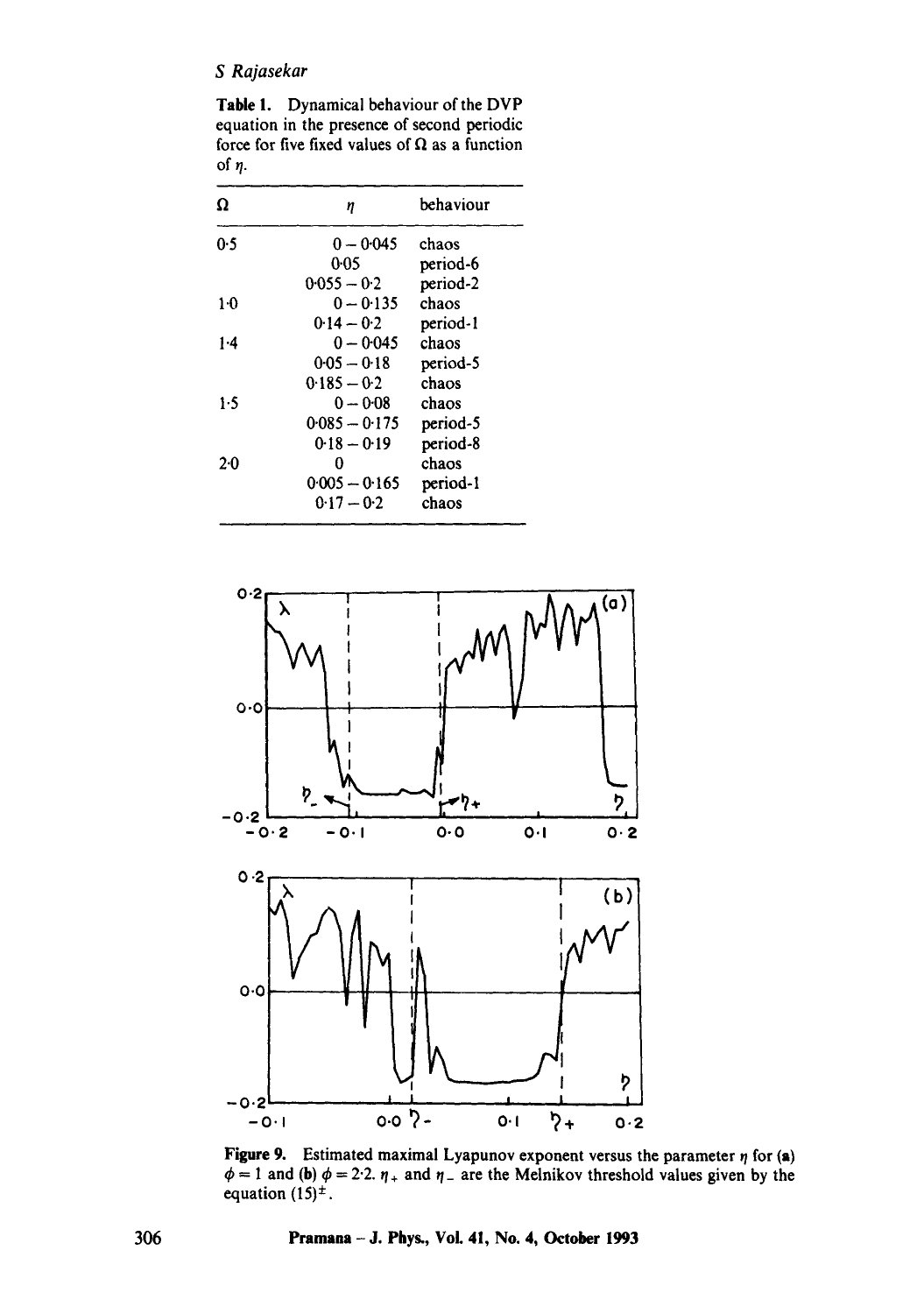chaotic motion is also found in these parametric regions. In figure 9 maximal Lyapunov exponent ( $\lambda$ ) versus the parameter  $\eta$  is reported for  $\Omega = 1, \phi = 1$  and 2.2. For  $\phi = 1$  as shown earlier transverse intersections of homoclinic orbits do not occur for  $\eta$  values in the interval (-0.11, -0.026). From figure 9a we find that  $\lambda$  is negative for  $\eta \in (-0.13, -0.005)$ . Similar result has been observed for various  $\phi$  values in the regions  $a$ ,  $b$  and  $c$ . For clarity, we summarize our results in table 2 for two values of  $\phi$ . From our detailed analysis we infer that the Melnikov function  $M(t_0)$  does not change sign for all  $t_0$ . This can serve as an analytical criterion to study the suppression of asymptotic chaos.

We have also performed our analysis outside the regions  $a, b$  and  $c$  of figure 7. In these regions horseshoe still persists. However, it is well known, that the presence of horseshoe does not guarantee that typical long time motion is chaotic. In fact, in these regions we found regular behaviour for very narrow ranges of  $\eta$  and  $\Omega$  values. This is evident from figure 10 where  $\lambda$  is negative only at six narrow ranges of  $\eta$ 

Table 2. Details of theoretical and numerical predictions of the DVP system with second periodic force.  $M(t_0)$  and  $\lambda$  denote the Melnikov function and maximal Lyapunov exponent respectively.

| φ     | $\eta$ interval where the<br>sign of $M(t_0)$ remain<br>unchanged | $n$ interval<br>with $\lambda < 0$  | <i>n</i> values                                                                                               | behaviour                                                   |
|-------|-------------------------------------------------------------------|-------------------------------------|---------------------------------------------------------------------------------------------------------------|-------------------------------------------------------------|
| $1-0$ | $(-0.11, -0.026)$                                                 | $(-0.13, -0.02)$                    | $(-0.2) - (-0.13)$<br>$(-0.125) - (-0.1)$<br>$(-0.095) - (-0.03)$<br>$(-0.025) - (-0.005)$<br>$(0.0) - (0.2)$ | chaos<br>period-1<br>period-2<br>period-1<br>chaos          |
| 2.2   | (0.022, 0.124)                                                    | $(0.005, 0.02)$ ,<br>(0.035, 0.145) | $(-0.1) - (0.0)$<br>$0.005 - 0.02$<br>$0.025 - 0.03$<br>$0.035 - 0.045$<br>$0.05 - 0.145$<br>$0.15 - 0.2$     | chaos<br>period-1<br>chaos<br>period-2<br>period-1<br>chaos |



**Figure 10.** Variation of maximal Lyapunov exponent as a function of the parameter  $\eta$  for  $\phi = 1.5$ .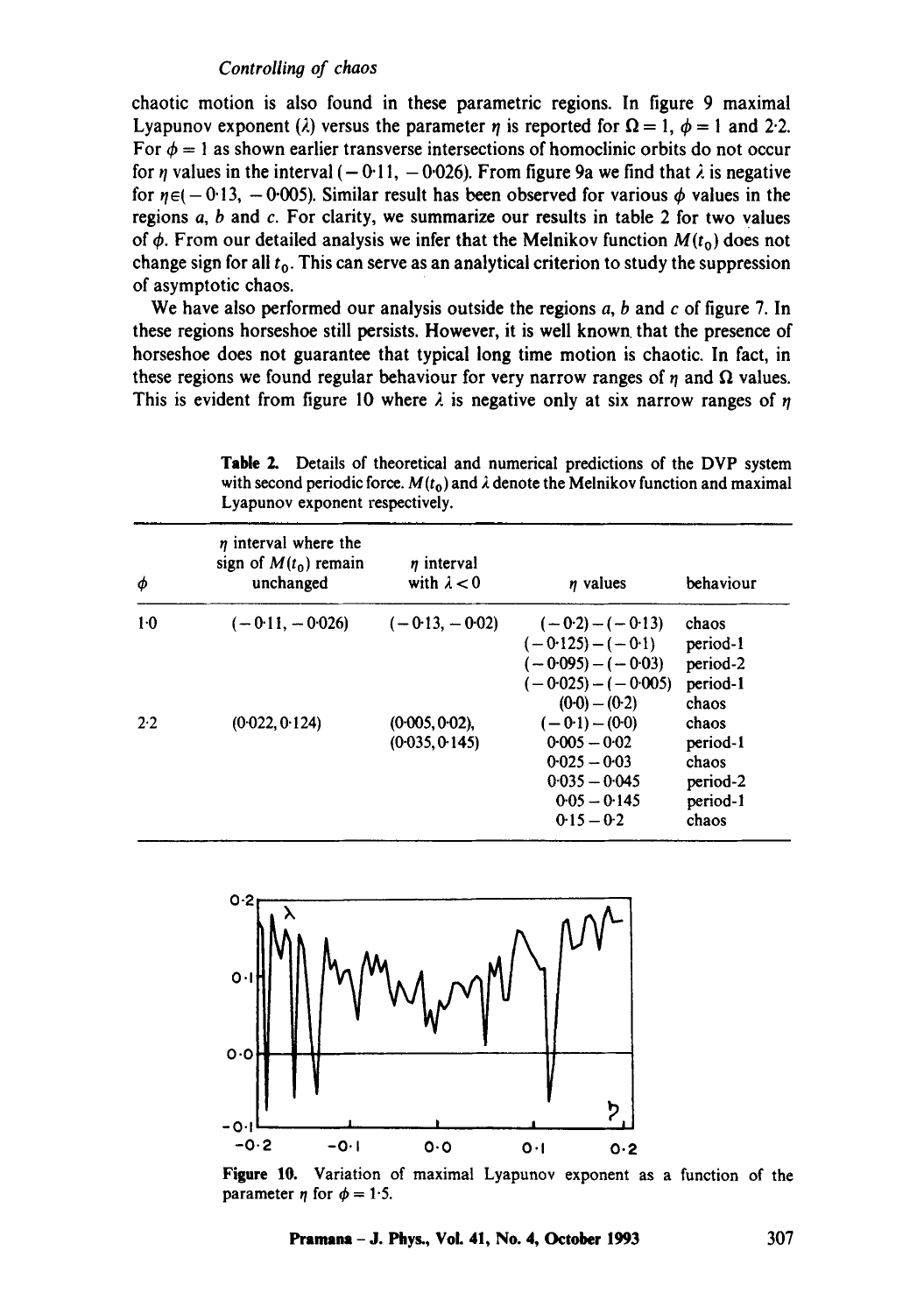values for  $\phi = 1.5$ . For example, attractors with period-2 at  $\eta = -0.19$  and period-3 at  $\eta = -0.16$ ,  $-0.14$ ,  $-0.135$ , 0.12 and 0.125 are found to occur.

The results presented in this section have shown how a relatively weak periodic force can change the global and local dynamics of the system in a drastic fashion; horseshoe and chaotic dynamics can be controlled.

## **4. Summary and conclusion**

We have studied the effect of periodic perturbations on chaotic dynamics in the DVP oscillator. For typical parametric values we have shown that suppression of horseshoe is not possible by periodic parametric perturbation. However, suppression of horseshoe has been found for a range of amplitude of a second periodic force and phase shift between the two external forces. The system dynamics is sensitive to the initial phase shift. The effect of both types of periodic perturbations on stable chaotic motion is similar. In both the cases regular behaviour has been recovered for range of amplitude and frequency of the weak perturbations.

The other control mechanisms such as adaptive control algorithm  $[5, 6, 12]$ , Ott-Grebogi-Yorke method [4] and feedback control mechanism [8] have the advantage of stabilizing a desired periodic motion. Whereas our analysis shows that chaotic motion can be converted to some regular motion by weak periodic perturbations. Further, the period of the controlled motion depends on  $\eta$  and  $\Omega$  values. Thus, for a given chaotic system one has to carry out detailed numerical simulations in  $\eta$ ,  $\Omega$ space to identify the regular regime. However, for the DVP equation we have shown that most of the regular regime can be identified by the Melnikov method. With the good agreement obtained between theoretical and numerical predictions we emphasize that Melnikov analysis can be successfully used to predict the effect of weak periodic perturbations on chaos. In fact, for a large class of physical problems the calculation of Melnikov function is possible and hence the study of controlling of chaos by this analytical method will be of much interest.

#### **Acknowledgements**

It is a pleasure to thank Dr K P N Murthy for a critical reading of the manuscript. The author is indebted to lndira Gandhi Centre for Atomic Research, Kalpakkam for a visiting scientist fellowship.

## **References**

- [1] L M Pecora and T L Carroll, *Phys. Rev. Lett.* 64, 821 (1990)
- [2] M de Sousa Vieira, A J Lichtenberg and M A Lieberman, *Int. J. Bifur. Chaos* 1,691 (1991)
- [3] J M Ottino *et al, Science* 257, 754 (1992)
- [4] E Ott, C Grebogi and J Yorke, *Phys. Rev. Lett. 64,* 1196 (1990)
- [5] B A Huberman and E Lumer, *IEEE Trans. Circuits Syst.* 37, 547 (1990)
- [6] S Sinha, R Ramaswamy and J Subba Rao, *Physica* D43, 118 (1990)
- [7] R Lima and M Pettini, *Phys. Re'v.* A41, 726 (1990)
- [8] J Singer, Y Z Wang and H H Bau, *Phys. Rev. Lett. 66,* 1123 (1991)
- [9] Y Braiman and I Goldhirsch, *Phys. Rev. Lett. 66,* 2545 (1991)
- [101 E A Jackson, *Phys. Rev.* A44, 4839 (1991)
- [11] S Rajasekar and M Lakshmanan, *Int. J. Bifur. Chaos* 2, 201 (1992)
- [12] S Rajasekar and M Lakshmanan, *Physica* D67 282 (1993)